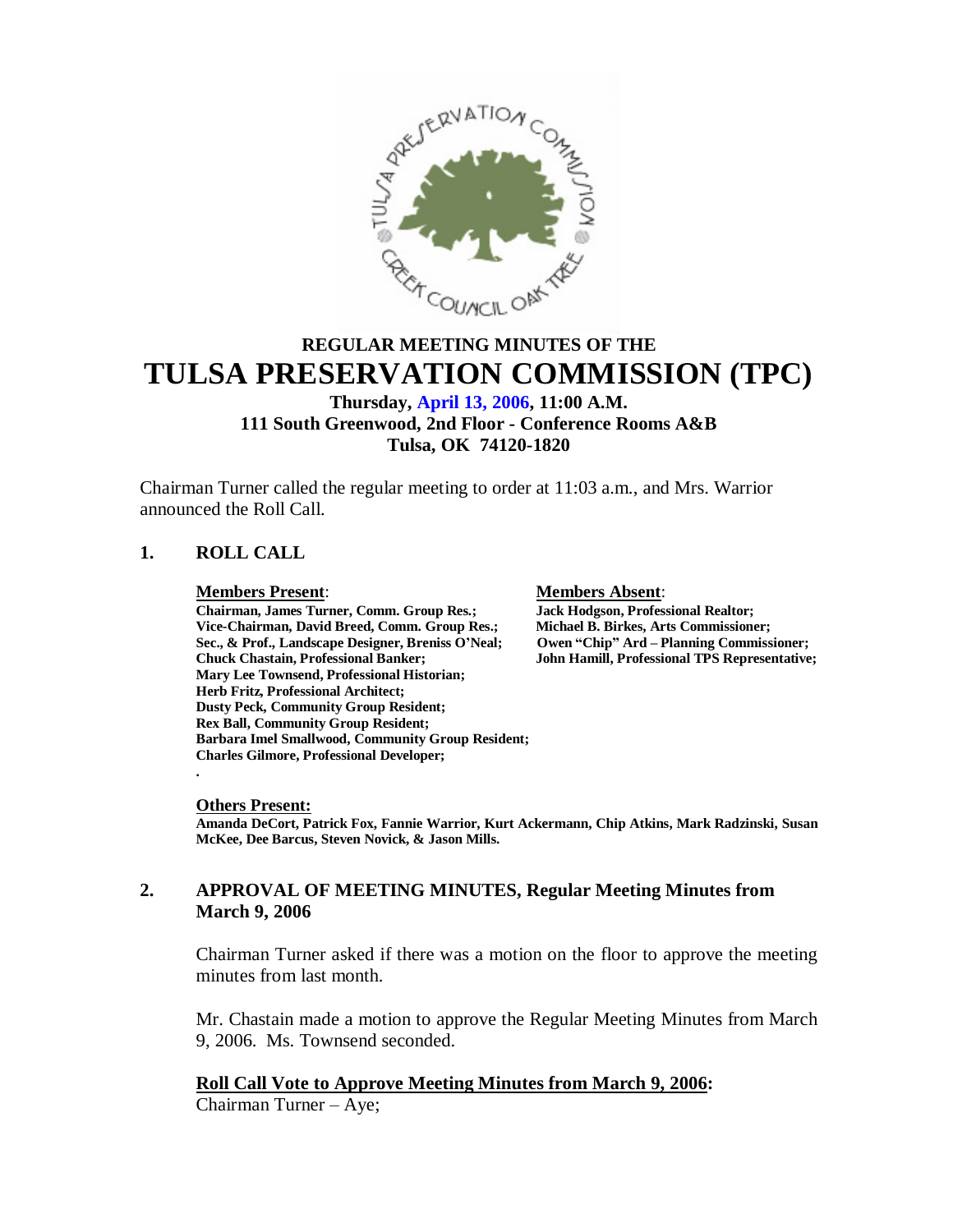Vice-Chairman Breed – Aye; Secretary O'Neal –Aye; Chuck Chastain – Aye; Herb Fritz  $-$  Aye; Charles Gilmore - Aye; Mary Lee Townsend – Abstain; Rex Ball –Was not present during this vote; Barbara Smallwood – Aye;  $&$ Dusty Peck – Abstain. The motion was **Approved Unanimously by members present and voting.**

# **3. Public Meeting, FY 2006-2007 Certified Local Government (CLG) Grant Application**

Chairman Turner stated that the commission would like to first hear from the public; and get their input on how some of the FY 2006-2007 Certified Local Government Grant/Application funding should be utilized.

Susan McKee introduced herself as being President of The Coalition of Historic Neighborhoods of Tulsa; and that she resides at 1616 N. Victor Avenue in Tulsa. Ms. McKee read her April 13, 2006 letter verbatim to the commission. She stated that she had been asked by all associations from the five (5) districts to present this proposal on behalf of present and future Historic Preservation (HP) Districts. She asked the TPC, with the aid of the CLG, to consider helping them sponsor and set up a process to study their present Design Guidelines with the possibility of standardizing them to be applicable to all HP Districts in the City of Tulsa.

Ms. McKee stated that they see this as a multi-step process which would include:

- $\Diamond$  Polling the residents of all Historic Districts;
- $\Diamond$  Co-sponsoring a series of public meetings in each district to educate residents and receive input on the process;
- $\Diamond$  Hiring an external consultant to evaluate their present Design Guidelines and make recommendations;
- $\Diamond$  Setting up a task force; and
- $\Diamond$  Pushing forward the changes as agreed upon by all parties involved.

Ms. McKee stated that by standardizing the Design Guidelines they feel the process of obtaining a Certificate of Appropriateness will be more efficient for all concerned. She requested that this letter become part of the record/minutes.

Swan Lake resident, Mr. Chip Atkins stated that he will be speaking as a citizen. He stated that this was a streamline process of getting neighborhoods back on into the process. Mr. Atkins stated that they were having in their neighborhoods, arguments, threats, death threats and yard burnings and so forth when the guidelines were being written. He stated that it has happened in the past and that he hopes that it won't happen in the future when they standardize the Design Guidelines.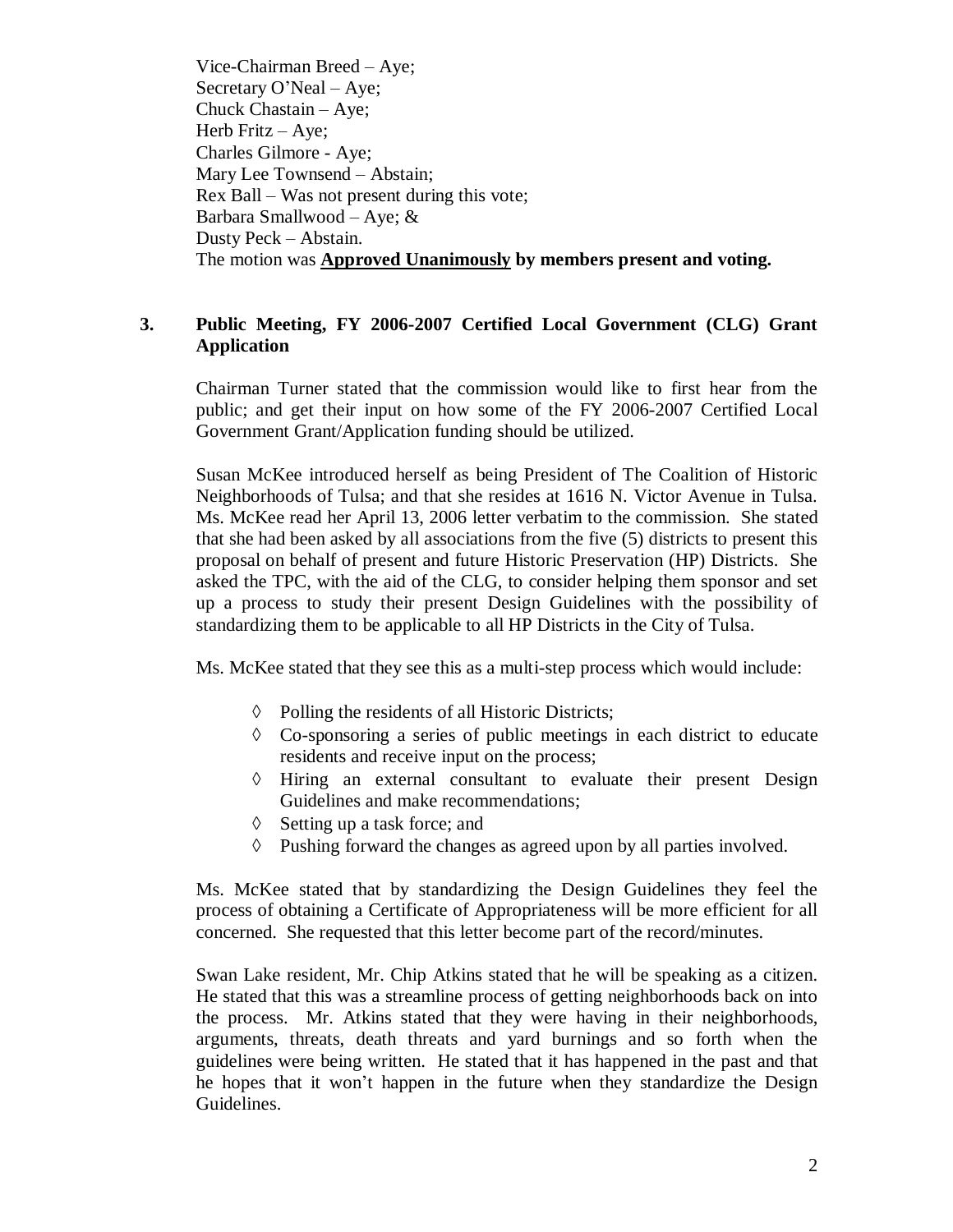Mr. Steven A. Novick, President of the Ranch Acres Homeowner's Association stated that the Ranch Acres neighborhood is requesting funding for an intensivelevel survey in fiscal year 2007. He stated that the neighborhood is comprised of approximately 400 mid-twentieth century ranch homes. From its inception, the current Homeowner's Association and its membership have overwhelmingly endorsed designation of the neighborhood as a historic district on the National Register of Historic Places.

Mr. Novick stated that Ranch Acres was identified by the TPC as potentially eligible for National Register designation in its last windshield survey. He stated that in June of 2005, Jim Gabbert from SHPO and local preservation consultant Cathy Ambler toured the neighborhood and both opined that Ranch Acres would be eligible for National Register designation. Mr. Novick stated that Ranch Acres may be one of the finest contiguous collection of ranch homes to be found anywhere in the South Central region of the country. He stated that they propose a joint financial effort to secure the placement of Ranch Acres on the National Register of Historic Places. They are asking the TPC to underwrite 60% of \$8,000.00 for the survey and nomination for Ranch Acres or \$4,800.00. Mr. Novick stated that the Ranch Acres Homeowner's Association will match the remaining 40% of the cost. He stated that the City benefits from the designation of another historic neighborhood, because designated neighborhoods attract new businesses and residents.

Mr. Novick stated that the Ranch Acres Homeowner's Association asks the Tulsa Preservation Commission to consider its proposal for the FY 2007 funding year; and that he believed if they work together, that they can get it done.

Chairman Turner asked Ms. DeCort if she would like to announce staff's recommendations on the FY 2006-2007 CLG Grant/Application.

Ms. DeCort stated that staff would like to recommend the following:

- $\Diamond$  Ranch Acres Survey \$4,800 (consultant split cost with neighborhood)
- Edit and print abridged Historic Preservation Resource Document (staff time);
- Prepare full Historic Preservation Resource Document for website (staff time);
- $\Diamond$  Prepare Preservation Plan to guide future activities (staff time);
- Travel to National Trust for Historic Preservation's National Preservation Conference 2006 in Pittsburgh, PA - \$2,000;
- $\Diamond$  Poll of HP neighborhoods for response to citywide design guideline proposal -  $$800; \&$

Preservation Library – complete set of books from National Trust \$500; Total Funds: \$11,000.00.

Remainder: \$2,900 for printing costs, website maintenance (TBD), staff time. Any extra funds we are later allocated from SHPO may also be used for the above or future projects as we see fit. Future projects will require contract amendment, which staff can prepare.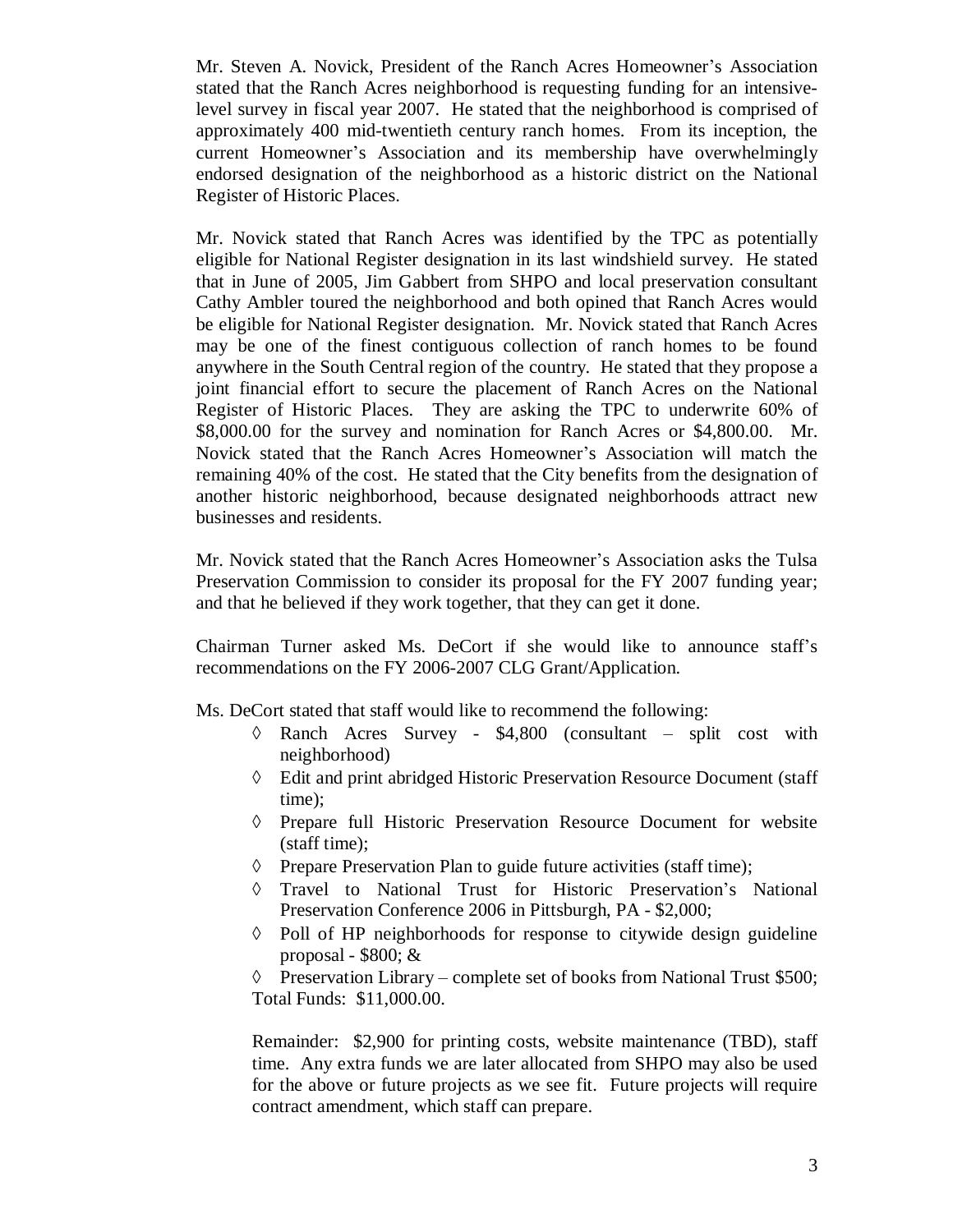Mr. Ball made a motion to accept staff's recommendations for the FY 2006-2007 Certified Local Government (CLG) Grant Application Funding. Mr. Fritz seconded.

### **Roll Call Vote to accept staff's recommendations for FY 2006-2007 Certified Local Government (CLG) Grant Application Funding:**

Chairman Turner – Aye; Vice-Chairman Breed – Aye; Secretary O'Neal – Aye; Chuck Chastain – Aye; Herb Fritz – Aye; Charles Gilmore - Aye; Mary Lee Townsend – Aye; Rex Ball –Aye; Barbara Smallwood – Aye; & Dusty Peck – Aye. The motion was **Approved Unanimously by members present and voting.**

# **A. Historic Preservation Committee Report**

# **i. Announcement of Conflict of Interest**

Chairman Turner asked the commission if anyone had a Conflict of Interest with any of the Certificates of Appropriateness (COA) Requests that would be brought before the board for review. Members were instructed that the commissioner's name(s) would not be called when voting on the particular Certificate or Certificates of Appropriateness that he/she had a conflict of interest with.

Chairman Turner announced that he has a conflict of interest with COA Agenda item #3, Ann Parker/Espo Const. Co., Inc.; and that he will leave the room and ask the Vice-Chairman to continue with the meeting. Chairman Turner stated that he will return to the meeting after the commission has made a final determination on the proposal.

# **ii. Applications for Certificate of Appropriateness**

Chairman Turner asked Mr. Fox to please give his presentation on COA agenda item #1, Lee Elementary School/Amax Sign Company at 1920 S. Cincinnati.

Mr. Fox stated that he would like to request to the Chairman that the commission skip this application and come back to it later because no one was available to attend this meeting to represent Lee Elementary School's proposal. Chairman Turner granted his request.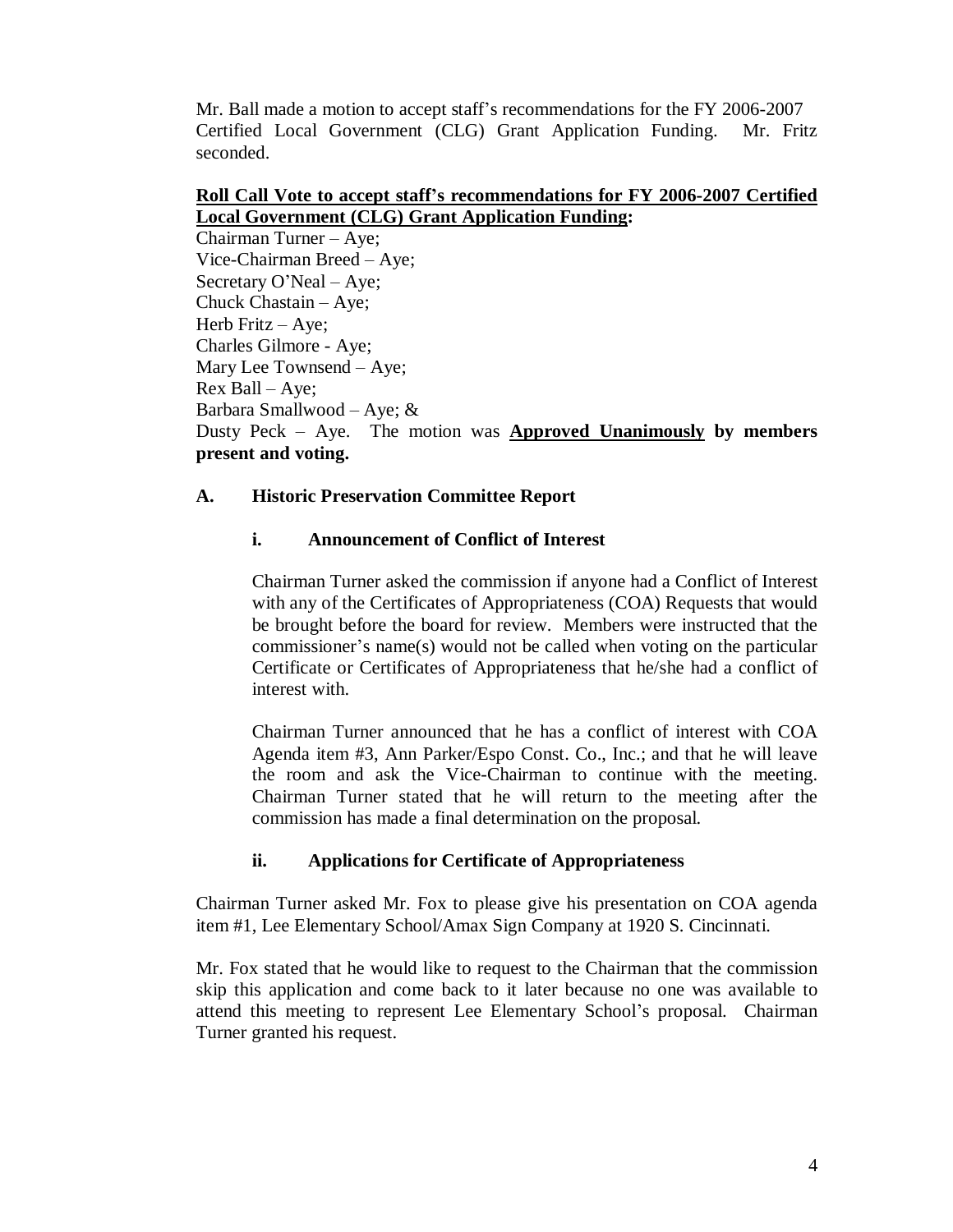Mr. Fox stated that no one was available to attend the meeting today to represent Ms. Saunder's proposal either; and that he would like to request to the Chairman that the commission skip this application also and come back to it later. Chairman Turner granted his request.

Chairman Turner stated that he will turn the meeting over to Vice-Chairman Breed due to him having a conflict of interest with the next COA; and that he will return after the commission has voted on COA agenda item #3, Ann Parker/Espo Construction Co., Inc. Chairman Turner left the meeting at 11:33 a.m.

Vice-Chairman Breed asked Mr. Fox to please give his presentation on COA agenda item #3, Ann Parker/Espo Const. Co., Inc., in Yorktown.

**3) 1541 S. Yorktown Ave., Tulsa, OK 74104 (Yorktown) Applicants: Ann Parker/Espo Const. Co., Inc. – APPROVED w/Conditions Request: Propose to install new roof and gables to existing structure. Subcommittee Complete Application Date: April 11, 2006**

Mr. Fox presented Ms. Parker's Certificate of Appropriateness application to the commission. Photographs and drawings were available for review and a slide presentation was shown of the Craftsman home in Yorktown.

Mr. Fox stated that Ms. Parker plan to install a new roof and gables to the existing structure. He stated that this structure is non-contributing due to its characteristics. Mr. Fox stated that Ms. Parker's home has been damaged by fire; and that she plans to replace the roof and return the gables by creating a common single ridge line across the entire house. He stated that it will change the appearance of the house. Mr. Fox stated that there are five (5) gables on either side of the house. He stated that the addition that has been added on the rear of the structure has different elevations of the wall height that is different from the rest of the house. Mr. Fox stated that Ms. Parker plan to bring the wall height up; and install (2X4) gable ends on the front and rear of the house.

Vice-Chairman Breed asked the applicant or the applicant's representative if he had anything to add to Mr. Fox's presentation. Mr. Jason Mills from Espo Construction introduced himself and stated that he has been working with Ms. Parker. He stated that Ms. Parker has had some fire damage to her home; and that he was only trying to get everything taken care of and back in order.

Vice-Chairman Breed asked the interested party residents if they had any comments to make. Mark Radzinski, resident of Yorktown stated that he's supporting this proposal but that he was concerned about the size of the gable boards (2X4) that Ms. Parker is proposing. He stated that he lives across the street from this structure and that all the other gables in the neighborhood are at least 2X6. Mr. Radzinski stated that his exposed gables are 2X8's and 2X10's; and that he believes that the 2X4 gable boards aren't wide enough.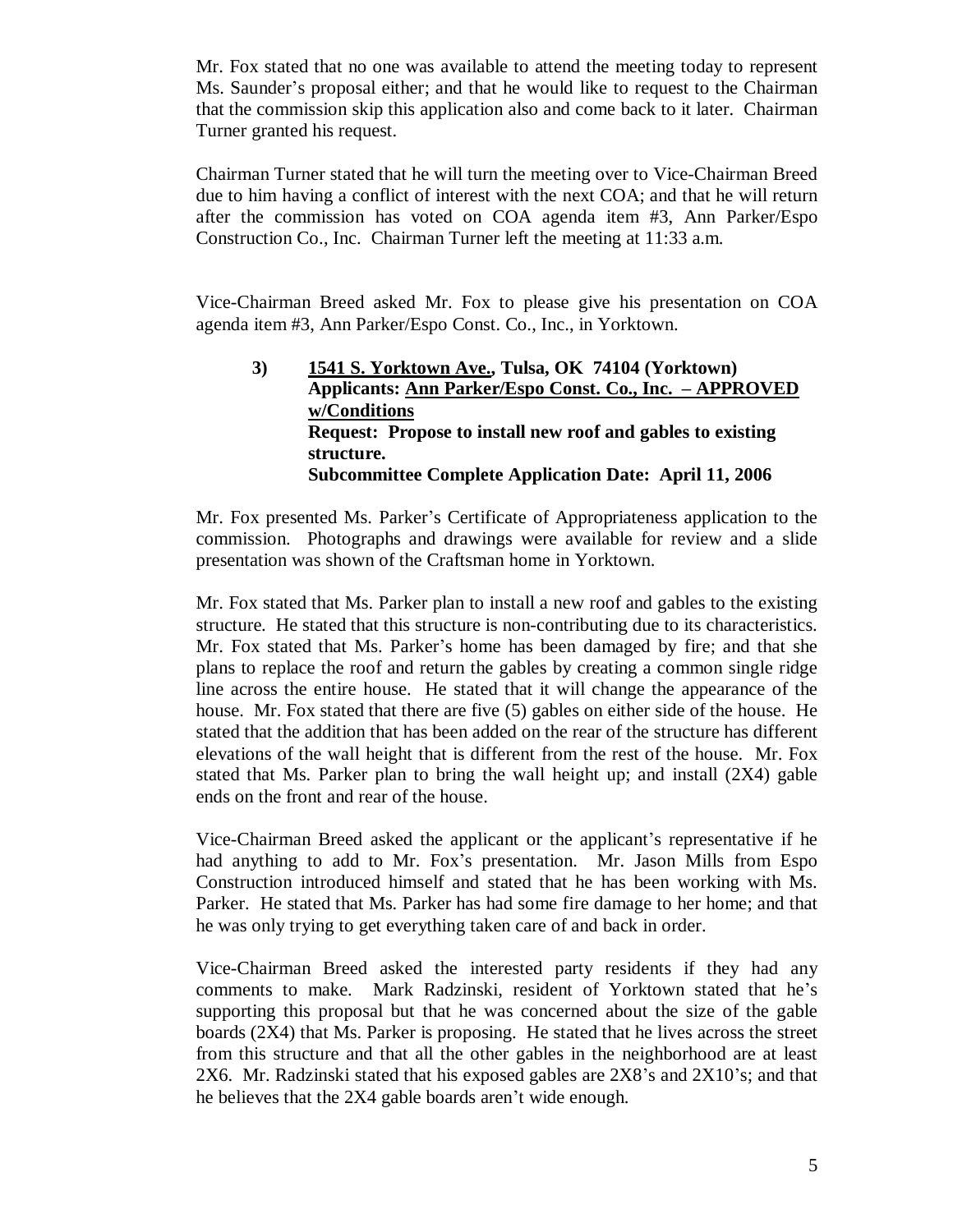Vice-Chairman Breed asked Secretary O'Neal to please announce the COA Subcommittee's recommendation on Ms. Parker's proposal.

Secretary O'Neal stated that the COA Subcommittee found Ms. Parker's application to be complete. She stated that the subcommittee recommended a unanimous vote at the April 11, 2006 meeting to approve Ms. Parker's application. Secretary O'Neal stated that the Subcommittee's decision to recommend approval of this proposal was based on the appropriate design guidelines for Non-Contributing Residential Structures in the Yorktown District.

Vice-Chairman Breed opened the floor to the commission for discussion. Most of the members agreed with Mr. Radzinski believing that the 2X4 gable boards were not wide enough. After the discussion, Secretary O'Neal made a motion to approve Ms. Parker's application under the following conditions:

 $\Diamond$  That the gable rake trim is 2X6 and the beam and water table is expressed above the existing columns. Ms. Townsend seconded.

Vice-Chairman Breed asked the commission if there were further discussion on this proposal. Hearing none, he asked Mrs. Warrior to please call roll.

#### **Roll Call Vote to approve Ms. Parker's application with conditions:**

Chairman Turner –Was not present during this vote; Vice-Chairman Breed – Aye; Secretary O'Neal – Aye; Chuck Chastain – Aye; Herb Fritz – Aye; Charles Gilmore - Aye; Mary Lee Townsend – Aye; Rex Ball –Aye; Barbara Smallwood – Aye; & Dusty Peck – Aye. The motion was **Approved Unanimously by members present and voting**

*The Tulsa Preservation Commission Approved Ms. Parker's proposal based on Section VIIIE, General Requirements, E1.0.1 through E1.0.4 for Guidelines for Non-Contributing Residential Structures in the Yorktown Historic District.*

Chairman Turner returned to the meeting room at 12:04 p.m., and he relieved Vice-Chairman Breed as Acting Chairman.

Chairman Turner asked Mr. Fox to please give his presentation on COA agenda item #4, Jack & Lila Dee Barcus in Swan Lake.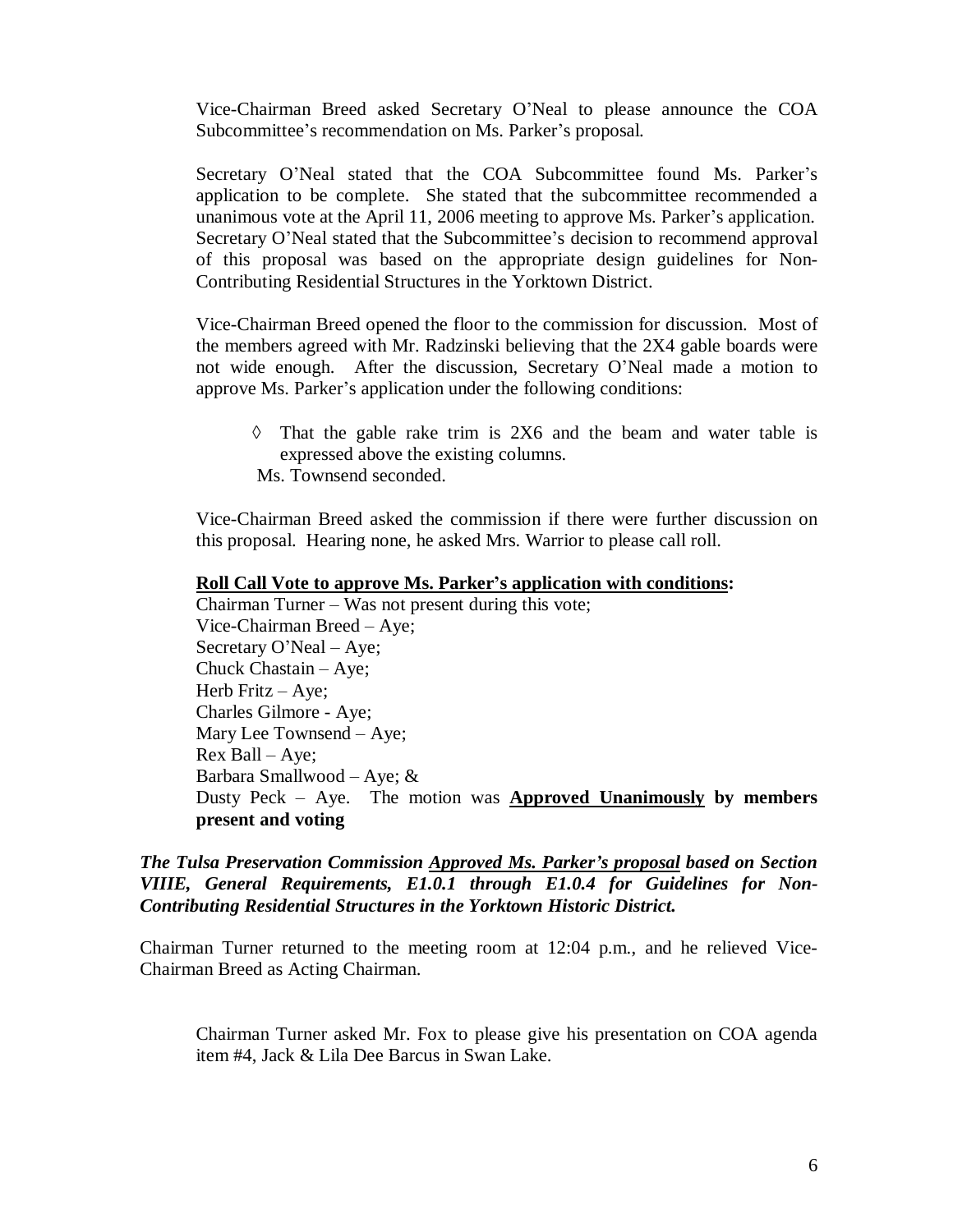**4) 1601 S. St. Louis Ave., Tulsa, OK 74120 (Swan Lake) Applicants: Jack & Lila Dee Barcus Request: Proposal for addition of porch and kitchen extension on East (rear) side of structure. Subcommittee Complete Application Date: April 11, 2006**

Mr. Fox presented the Barcus'Certificate of Appropriateness application to the commission. Photographs and drawings were available for review and a slide presentation was shown of the historic home in Swan Lake.

Mr. Fox stated that the Barcus' plan to add an addition to the porch and extend the kitchen on the East (rear) side of the structure. He stated that the structure is a corner lot and that it is visible from the adjacent street off of  $16<sup>th</sup>$  Street. Mr. Fox stated that the new addition roof line will be consistent with the original. He stated that the Barcus' plan to replicate the foundation that will be brick with brick columns; and the gables ends as existing. Mr. Fox stated that they plan to replicate the porch element style, siding, windows and all the other materials as existing.

Chairman Turner asked Ms. Barcus if she had anything to add to the presentation; and Ms. Barcus stated that she did not.

Chairman Turner asked Vice-Chairman Breed if he would announce the COA Subcommittee's recommendation on the Barcus' proposal.

Vice-Chairman Breed announced that the COA Subcommittee found the Barcus' application to be complete. He stated that the subcommittee recommended a unanimous vote at the April 11, 2006 meeting to approve the Barcus'application.

Vice-Chairman Breed stated that the Subcommittee's decision to recommend approval of the Barcus'proposal was based on the appropriate design guidelines for Additions in the Swan Lake District.

Vice-Chairman Breed made a motion to support the COA Subcommittee's recommendation to approve the Barcus' application; and Secretary O'Neal seconded.

Chairman Turner opened the floor to the commission for discussion. After the discussing, he asked Mrs. Warrior to please call roll.

### **Roll Call Vote to approve the Barcus' application:**

Chairman Turner –**Nay;** Vice-Chairman Breed – Aye; Secretary O'Neal – Aye; Chuck Chastain – Aye; Herb Fritz – Aye; Charles Gilmore - Aye; Mary Lee Townsend – Aye;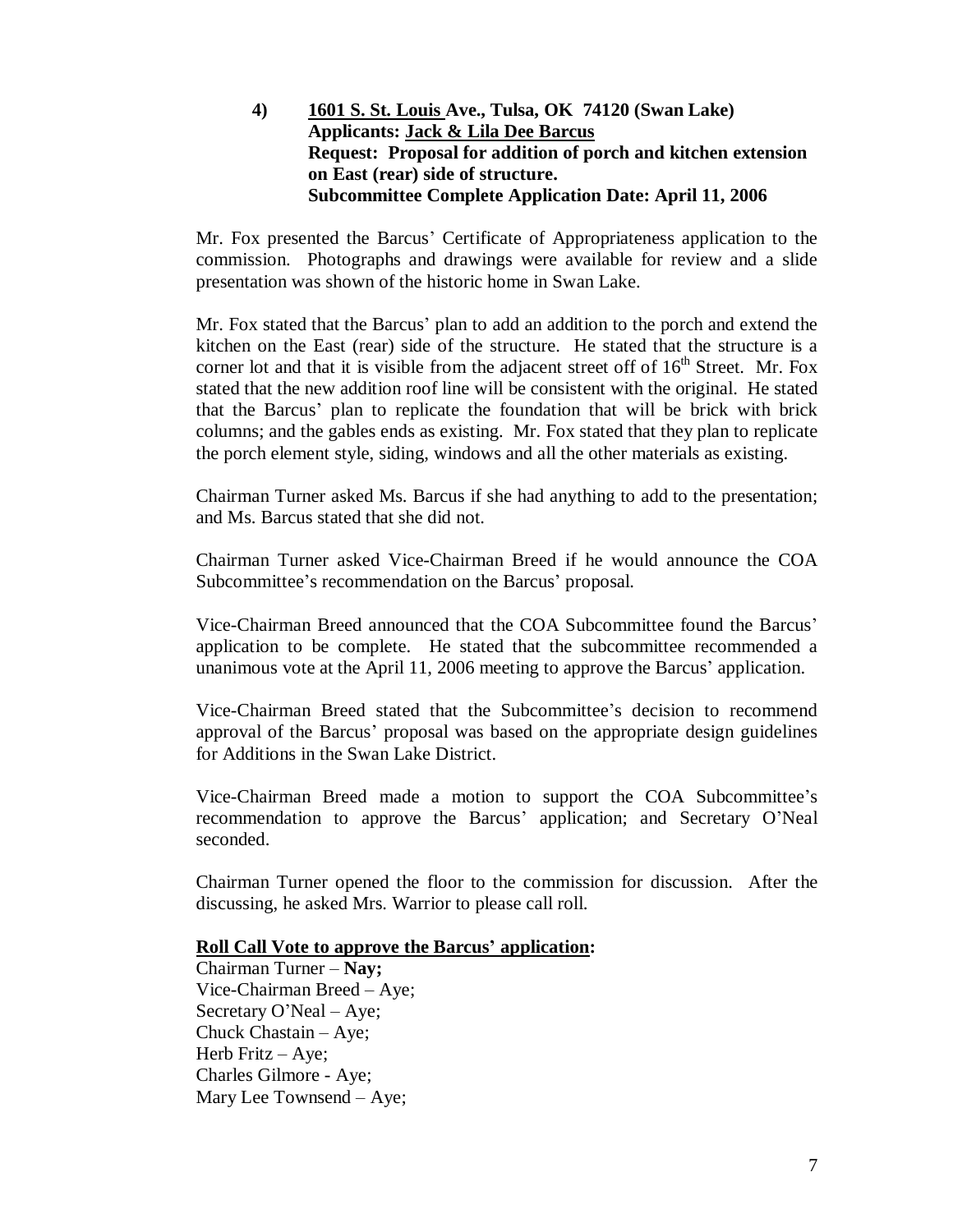Rex Ball –Aye; Barbara Smallwood – Aye;  $\&$ Dusty Peck – Aye. The motion was **Approved by Majority by members present and voting**

*The Tulsa Preservation Commission Approved Jack & Lila Dee Barcus' proposal based on Section VIIIB, General Requirements B1.0.1 through B1.0.3; and from Building Materials & Elements B1.2.1 and B1.2.2 for Guidelines for Additions to Existing Structures in the Swan Lake Historic District.*

Chairman Turner moved back to the first COA agenda item. He asked Mr. Fox to please give his presentation on COA agenda item #1, Lee Elementary School/Amax Sign Company in North Maple Ridge.

# **1) 1920 S. Cincinnati, Tulsa, OK 74119 (N. Maple Ridge) Applicants: Lee Elementary School/Amax Sign Company (Amendment) Request: Propose to relocate an existing sign from 21st Street location to 20th & Cincinnati location; & locate the new sign at 21st Street location. Subcommittee Complete Application Date: April 11, 2006**

Mr. Fox presented Lee Elementary School's Certificate of Appropriateness application to the commission. Photographs and drawings were available for review and a slide presentation was shown of the c. 1920 historic building/school in North Maple Ridge.

Mr. Fox stated that Lee Elementary School plan to relocate the existing small marquee/sign from the  $21<sup>st</sup>$  Street location to the  $20<sup>th</sup>$  & Cincinnati Avenue location; and locate the new larger marquee/sign at the  $21<sup>st</sup>$  Street location. He stated that Lee Elementary School only want to switch the signs.

Chairman Turner asked Vice-Chairman Breed if he would announce the COA Subcommittee's recommendation on Lee Elementary School's proposal.

Vice-Chairman Breed announced that the COA Subcommittee found Lee Elementary School's application to be complete. He stated that the subcommittee recommended a unanimous vote at the April 11, 2006 meeting to approve this application.

Vice-Chairman Breed stated that the Subcommittee's decision to recommend approval of Lee Elementary School's proposal was based on the appropriate design guidelines for Additions in the North Maple Ridge District.

Vice-Chairman Breed made a motion to support the COA Subcommittee's recommendation to approve this application; and Secretary O'Neal seconded.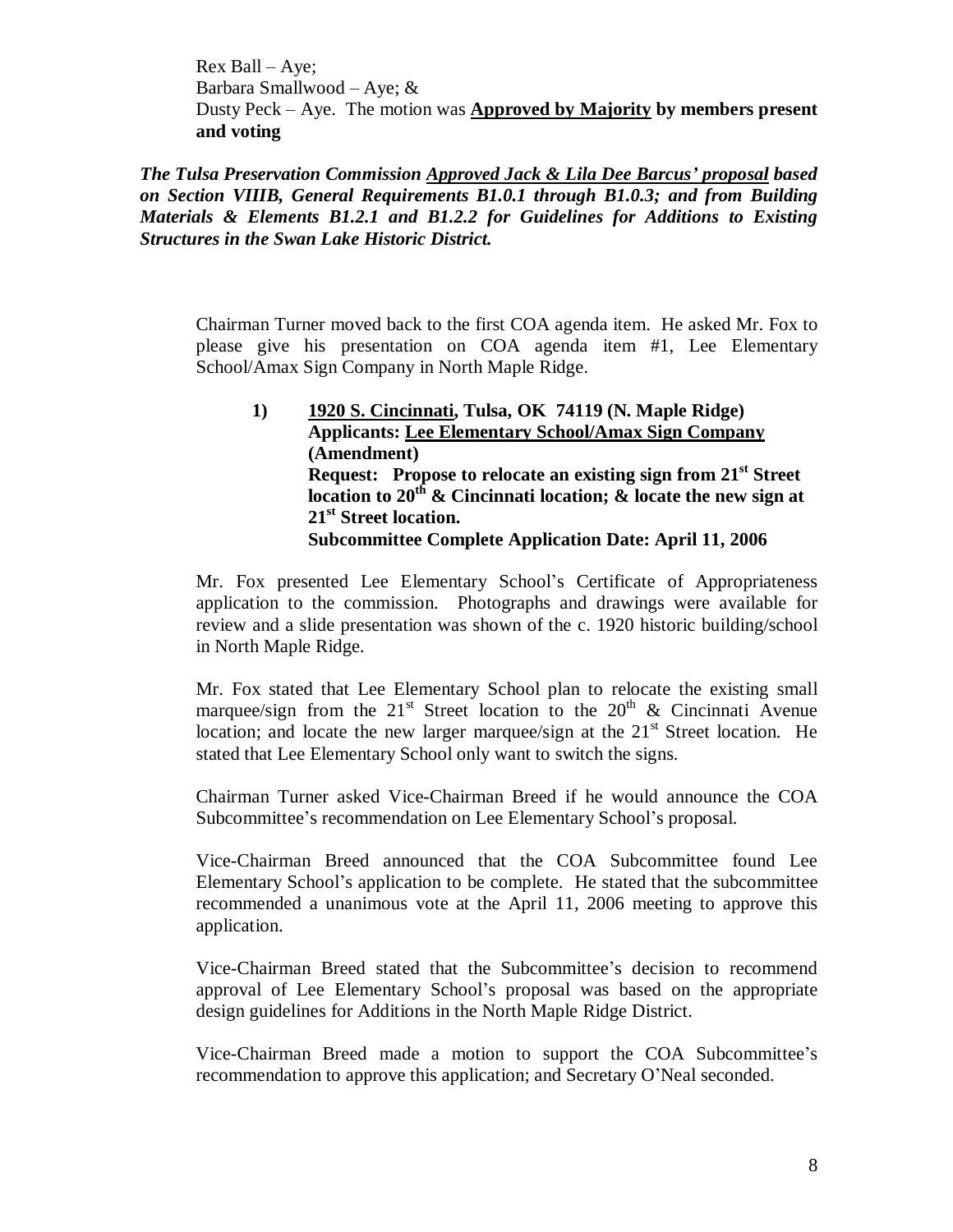Chairman Turner opened the floor to the commission for discussion. After the discussing, he asked Mrs. Warrior to please call roll.

**Roll Call Vote to approve Lee Elementary School's application:**

Chairman Turner –Aye; Vice-Chairman Breed – Aye; Secretary O'Neal – Aye; Chuck Chastain – Aye; Herb Fritz – Aye; Charles Gilmore - Aye; Mary Lee Townsend – Aye; Rex Ball –Aye; Barbara Smallwood – Aye; & Dusty Peck – Aye. The motion was **Approved Unanimously by members present and voting**

*The Tulsa Preservation Commission Approved Lee Elementary School's proposal based on Section VIIIB, General Requirements B1.0.1 & B1.0.2; and from Building Site B1.1.1 for Guidelines for Additions to Existing Structures in the North Maple Ridge Historic District.*

Chairman Turner asked Mr. Fox to please give his presentation on COA agenda item #2I & II, Katie Saunders in North Maple Ridge.

**2-I) 1002 E. 20th , Tulsa, OK 74120 (N. Maple Ridge) Applicant: Katie Saunders - RECOMMENDED FOR DENIAL Request: Part I of II: Propose to install leaded glass panels and sidelights to front door; Subcommittee Complete Application Date: April 11, 2006**

Mr. Fox presented Part I of Katie Saunders' Certificate of Appropriateness application to the commission. Photographs and drawings were available for review and a slide presentation was shown of the Colonial Revival historic home in North Maple Ridge.

Mr. Fox announced that Ms. Saunders was unable to attend the meeting due to her being out of the country. He stated that Ms. Saunders plans to install leaded glass panels and sidelights to the front door. Mr. Fox stated that the door has two (2) panels with eight (8) lights at the top. He stated that she plans to remove the center section of the wood door, including the lights and install leaded pane pattern glass panels in the same center section of the door frame. Mr. Fox stated that Ms. Saunders has stripped the original wood door frame that she plans to keep for the installation. He stated that she would like to install in the center of the door, Beveled leaded glass in a diamond shaped pattern.

Chairman Turner asked Vice-Chairman Breed if he would announce the COA Subcommittee's recommendation on Part I of Ms. Saunders'proposal.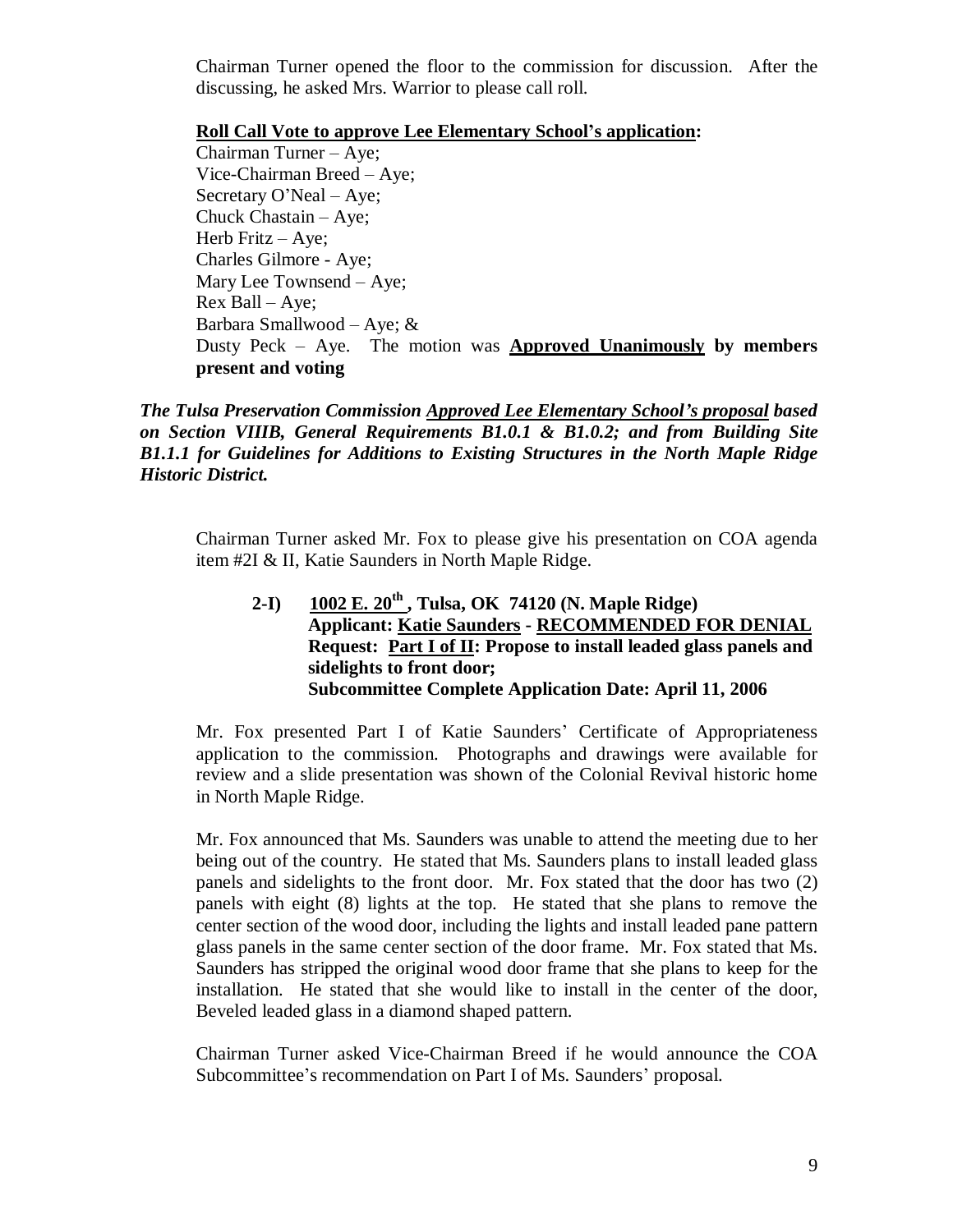Vice-Chairman Breed announced that the COA Subcommittee found Part I of Ms. Saunders' application to be complete. He stated that the subcommittee recommended a unanimous vote at the April 11, 2006 meeting to deny Part I of this application. Vice-Chairman Breed stated that he and the subcommittee believes that Ms. Saunders' request is a significant departure from the original elements and appearance; and that it's not appropriate to the structure or neighborhood.

Vice-Chairman Breed read verbatim the guidelines in Section VIIIA Windows & Doors, 1.2.3 & 1.2.8 under Rehabilitation of Existing Buildings in the North Maple Ridge District as to why Ms. Saunders' proposal was denied for recommendation:

A1.2.3 Replacement windows and doors should be similar in sash design and appearance, maintaining the original size, shape, muntin pattern, glazing area and tint, and placement locations; &

A1.2.8 Door features and accessories, such as storm doors, screens, sidelights, and transoms should maintain the appearance of the main door, and the buildings' facade proportions and rhythms.

Vice-Chairman Breed stated that the Subcommittee's decision to recommend denial of Part I of Ms. Saunders'proposal was based on the appropriate design guidelines for Rehabilitation of Existing Buildings in the North Maple Ridge District.

Vice-Chairman Breed made a motion to support the COA Subcommittee's recommendation to deny Part I of this application; and Ms. Townsend seconded.

Chairman Turner opened the floor to the commission for discussion; and no discussion took place. Chairman Turner asked Mrs. Warrior to please call roll.

### **Roll Call Vote to deny Part I of Ms. Saunders'application:**

Chairman Turner – Aye to deny; Vice-Chairman Breed – Aye to deny; Secretary O'Neal – Aye to deny; Chuck Chastain – Aye to deny; Herb Fritz  $-$  Aye to deny; Charles Gilmore – Aye to deny; Mary Lee Townsend – Aye to deny; Rex Ball –Aye to deny; Barbara Smallwood – Aye to deny;  $&$ Dusty Peck – Aye to deny. The motion was **Approved Unanimously to Deny by members present and voting**

*The Tulsa Preservation Commission Denied Part I of Ms. Saunders' proposal based on Section VIIIA, Windows & Doors A1.2.1, 1.2.3 &1.2.8 from Rehabilitation of Existing Buildings for the North Maple Ridge Historic District.*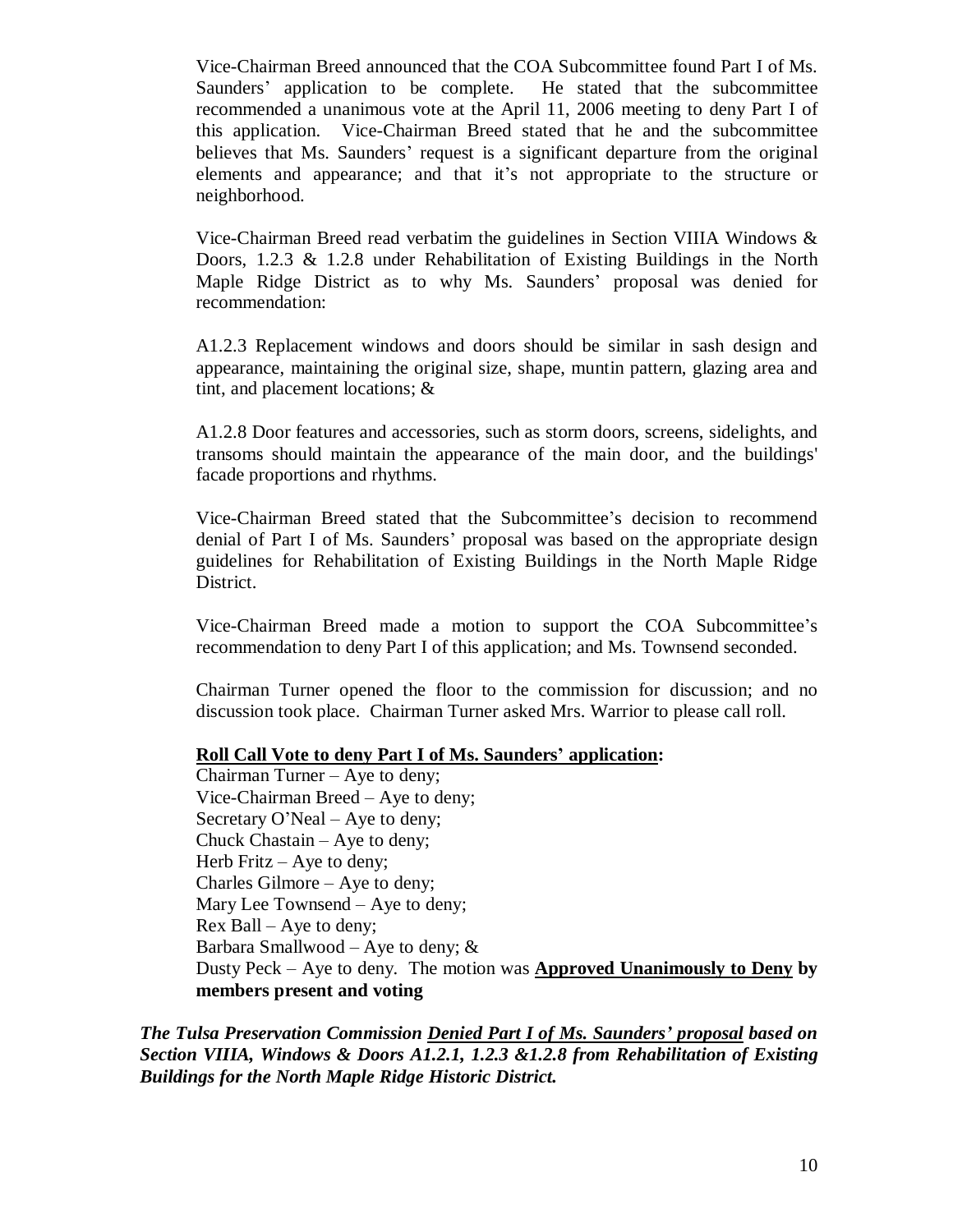# **2-II) 1002 E. 20th , Tulsa, OK 74120 (N. Maple Ridge) Applicant: Katie Saunders - RECOMMENDED FOR DENIAL Part II of II: Propose to remove existing storm door. Subcommittee Complete Application Date: April 13, 2006**

Mr. Fox announced to the commission that Part II of Ms. Saunders' application was not reviewed by the COA Subcommittee at the April 11, 2006 meeting. He asked the Chairman permission to represent Part II of Ms. Saunders' application requesting to remove the existing storm door. Chairman Turner granted his request.

Mr. Fox presented Part II of Ms. Saunders' Certificate of Appropriateness application to the commission. Photographs and drawings were available for review and a slide presentation was shown of the Colonial Revival historic home in North Maple Ridge.

Mr. Fox stated that Ms. Saunders plan to remove the existing iron storm door from the front entrance.

Chairman Turner opened the floor to the commission for discussion; and no discussion took place.

Vice-Chairman Breed made a motion to approve Part II of Ms. Saunders' application based on the appropriate guidelines under Section VIIIA for Rehabilitation in North Maple Ridge. Secretary O'Neal seconded.

Chairman Turner asked Mrs. Warrior to please call roll.

### **Roll Call Vote to approve Part II of Ms. Saunders' application:**

Chairman Turner –Aye; Vice-Chairman Breed – Aye; Secretary O'Neal – Aye; Chuck Chastain – Aye; Herb Fritz – Aye; Charles Gilmore - Aye; Mary Lee Townsend – Aye; Rex Ball – Ave: Barbara Smallwood – Aye; & Dusty Peck – Aye. The motion was **Approved Unanimously by members present and voting**

*The Tulsa Preservation Commission Approved Part II of Ms. Saunders' proposal based on Section VIIIA, Windows & Doors A1.2.1, 1.2.3 &1.2.8 from Rehabilitation of Existing Buildings for the North Maple Ridge Historic District.*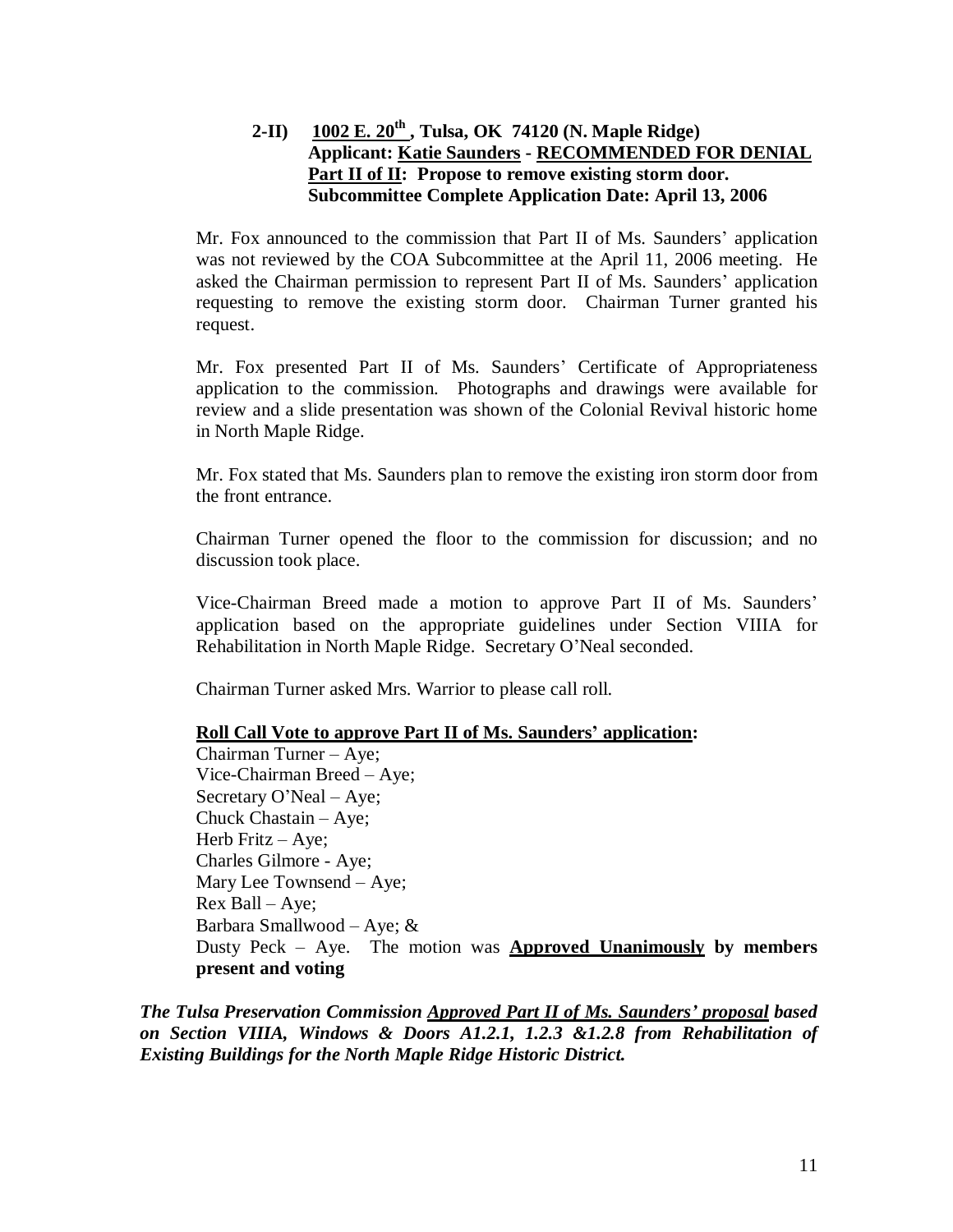# **B. Program Planning & Outreach Committee Report**

Chairman Turner asked Mr. Ball to please give his Program Planning & Outreach Committee Report(s).

Mr. Ball reported that the Statewide Preservation Conference will be held on Friday, June 2, 2006 in Robber's Cave this year; and that the entire day will be devoted solely to preservation commissions. He encouraged everyone to try to attend the conference in June.

Mr. Ball reported that the State Historical Society and the National Trust will be held this year in October. He asked everyone to please try to attend both events.

Mr. Ball reported that the Mayor's Committee is still in the process of determining whether or not the Tulsa Preservation Commission's Regular and Special Meetings will be televised.

Mr. Ball reported that Anna America in the Mayor's Office is in the process of compiling all the historic organizations and then place them on a computer data file.

# **5. New Business**

Mr. Mark Radzinski stated that he came to this meeting today to ask the commission to agree with him on some preservation issues. He stated that with the review of the new changes in Administration, City Ordinance and Zoning Codes that he believes that now is the time that there should be a mechanism by Ordinance that information should be relayed to a new owner of the property in an hp district. Mr. Radzinski believes that this information should be part of the Ordinance for new owners to be informed that their house is in a particular hp district and what the requirements are. He also believes that there should be an educational program for the realtors. Mr. Radzinski believes that when the realtors show houses in hp districts that the new owners should be told at that time that if they decide to make any exterior changes to the home that there are additional requirements. He believes that if there's a requirement by Ordinance that you have to transmit this information at closing as you would about lead base painting.

Chairman Turner and the commission members explained to Mr. Radzinski of the issues that he had brought to their attention that his requests were in the making.

### **6. Chair Report**

Chairman Turner reported that Arts Commissioner, Michael Birkes has been replaced by the Mayor's Office by the Tulsa Preservation Commission's new Arts Commissioner, Bill Andoe.